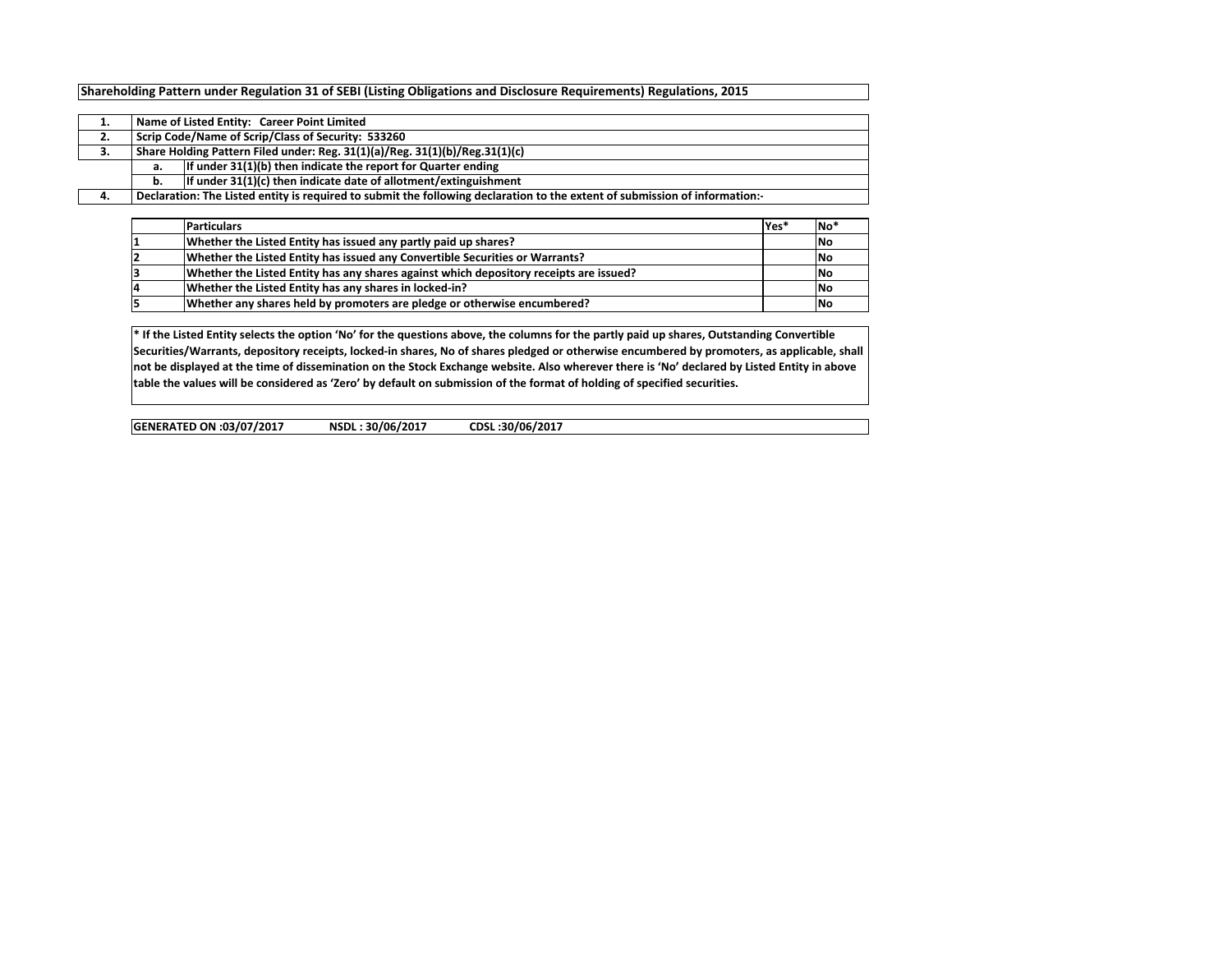Career Point Limited Table I - Summary Statement holding of specified securities

|      |                                      |                  |                    |        |                  |                     | Sharehold   |                                |                                            |                  | <b>Shares</b>       | ing, as a                     |            |                                         | <b>Number of Shares</b> |            |               |               |
|------|--------------------------------------|------------------|--------------------|--------|------------------|---------------------|-------------|--------------------------------|--------------------------------------------|------------------|---------------------|-------------------------------|------------|-----------------------------------------|-------------------------|------------|---------------|---------------|
|      |                                      |                  |                    |        |                  |                     | ing as a %  |                                |                                            |                  |                     | Underlyin %                   |            |                                         |                         | pledged or |               |               |
|      |                                      |                  |                    |        |                  |                     | of total    |                                | Number of Voting Rights held in each class |                  |                     |                               | assuming   | Number of Locked in otherwise<br>shares |                         |            |               | <b>Number</b> |
|      |                                      |                  |                    | No. of | No. of           |                     | no. of      | of securities                  |                                            |                  |                     | Outstandi full                |            |                                         |                         | encumbered |               | of equity     |
|      |                                      |                  |                    |        |                  |                     |             |                                |                                            |                  |                     |                               |            |                                         |                         |            |               |               |
|      |                                      |                  | No. of             | Partly | shares           |                     | shares      |                                |                                            | ng               | conversio           |                               |            |                                         |                         | shares     |               |               |
|      |                                      |                  | fully paid paid-up |        | underlyin        |                     |             | (calculate No of Voting Rights |                                            | convertibl n of  |                     |                               | As a % of  |                                         | As a % of held in       |            |               |               |
|      |                                      | Nos. of          | up equity equity   |        |                  | Total nos. d as per |             |                                |                                            |                  | Total as a le       |                               | convertibl |                                         | total                   |            | total         | demateri      |
|      |                                      | sharehold shares |                    | shares | Depositor shares |                     | SCRR,       | Class eg:                      |                                            |                  | % of                | securities le                 |            |                                         | <b>Shares</b>           |            | <b>Shares</b> | alised        |
|      | Category Category of shareholder     |                  | held               | held   | y Receipts held  |                     | 1957)       |                                | Class eg: y Total                          |                  | $(A+B+C)$           | (including securities No. (a) |            |                                         | held(b)                 | No. (a)    | held(b)       | form          |
|      | (11)                                 | (III)            | (IV)               | (V)    | (VI)             | $(VII) =$           | (VIII) As a |                                | (IX)                                       |                  |                     | (X)                           | (XI)=      |                                         | (XII)                   |            | (XIII)        | (XIV)         |
| (A)  | <b>Promoter &amp; Promoter Group</b> |                  | 11051215 0         |        |                  | 11051215 60.9455    |             | 11051215 0                     |                                            | 11051215 60.9455 |                     |                               | 60.9455    |                                         | 0.0000                  |            | 0.0000        | 11051215      |
| (B)  | Public                               | 13319            | 7081724            |        |                  | 7081724 39.0545     |             | 7081724                        |                                            | 7081724          | 39.0545             |                               | 39.0545    |                                         | 0.0000                  | <b>NA</b>  | <b>NA</b>     | 7081723       |
| (C)  | Non Promoter - Non Public            |                  |                    |        |                  |                     |             |                                |                                            |                  |                     |                               |            |                                         | 0.0000                  | <b>NA</b>  | <b>NA</b>     |               |
| (C1) | <b>Shares Underlying DRs</b>         |                  |                    |        |                  |                     | 0.0000      |                                |                                            |                  | 0.0000              |                               | 0.0000     |                                         | 0.0000                  | <b>NA</b>  | <b>NA</b>     |               |
| (C2) | Shares Held By Employee Trust        |                  |                    |        |                  |                     | 0.0000      |                                |                                            |                  | 0.0000              |                               | 0.0000     |                                         | 0.0000                  | <b>NA</b>  | <b>NA</b>     |               |
|      | Total                                | 13327            | 18132939 0         |        |                  |                     |             | 18132939 100.0000 18132939 0   |                                            |                  | 18132939 100.0000 0 |                               | 100.0000 0 |                                         | 0.0000                  |            | 0.0000        | 18132938      |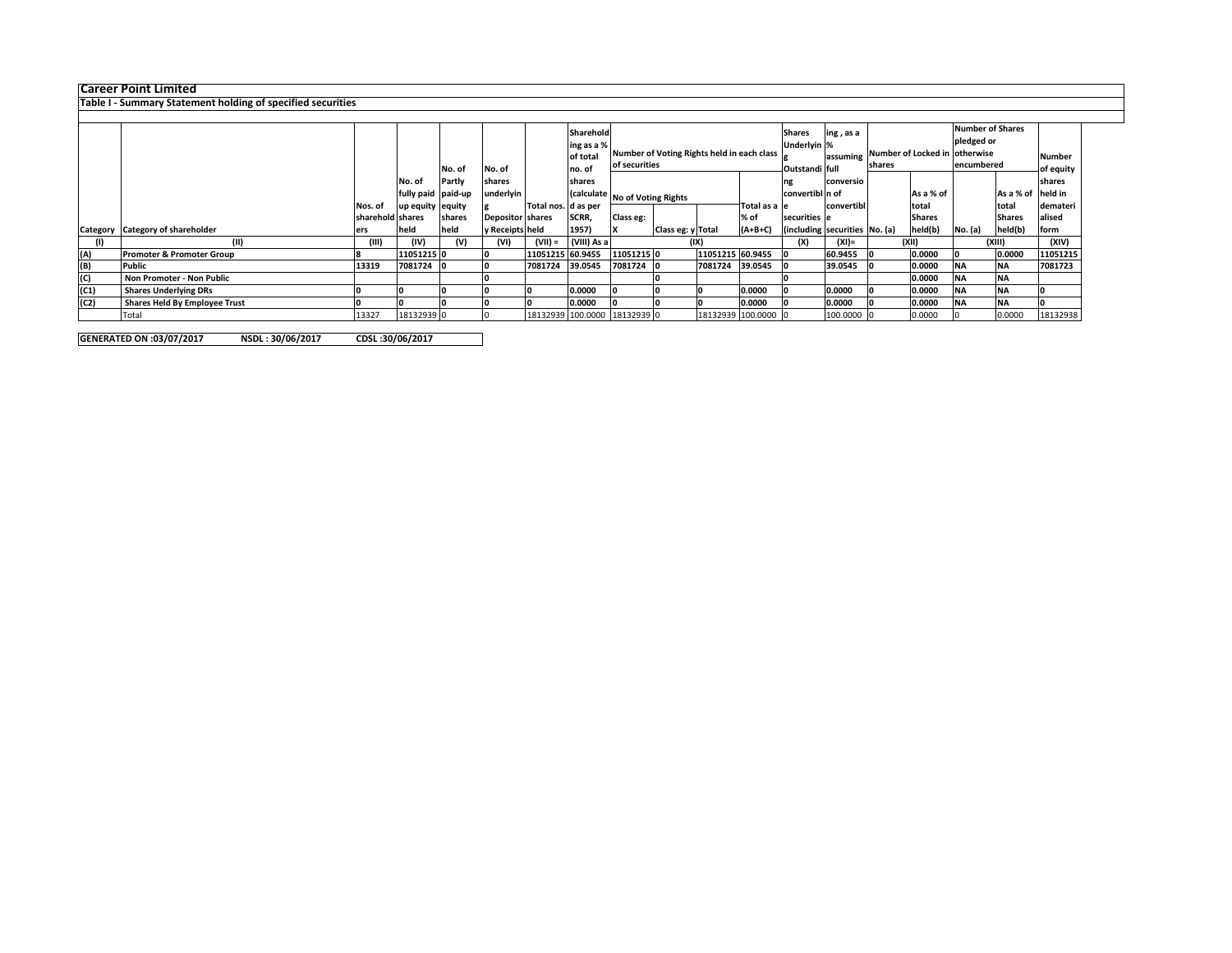| shares                                   | <b>Number of Shares</b><br>Number of Locked in pledged or otherwise<br>encumbered<br>Number |
|------------------------------------------|---------------------------------------------------------------------------------------------|
| As a % of                                | of equity<br>As a % of<br>shares                                                            |
|                                          | held in<br>total                                                                            |
| <b>Shares</b>                            | <b>Shares</b><br>demateria                                                                  |
| held(b)<br>(including securities No. (a) | held(b)<br>lised form<br>No. (a)                                                            |
| (XII)                                    | (XIV)<br>(XIII)                                                                             |
|                                          |                                                                                             |
| 0.0000                                   | 11051215<br>0.0000                                                                          |
| 0.0000                                   | 1581615<br>0.0000                                                                           |
| 0.0000                                   | 1386300<br>0.0000                                                                           |
| 0.0000                                   | 1385800<br>0.0000                                                                           |
| 0.0000                                   | 0.0000<br>1339500                                                                           |
| 0.0000                                   | 1339500<br>0.0000                                                                           |
| 0.0000                                   | 1339500<br>0.0000                                                                           |
| 0.0000                                   | 1339500<br>0.0000                                                                           |
| 0.0000                                   | 1339500<br>0.0000                                                                           |
|                                          | 0.0000                                                                                      |
|                                          | 0.0000                                                                                      |
| 0.0000                                   | 0.0000                                                                                      |
|                                          | 11051215<br>0.0000                                                                          |
|                                          |                                                                                             |
| 0.0000                                   | 0.0000                                                                                      |
| 0.0000                                   | 0.0000                                                                                      |
|                                          | 0.0000                                                                                      |
| 0.0000                                   | 0.0000                                                                                      |
| 0.0000                                   | 0.0000                                                                                      |
| 0.0000                                   | 0.0000                                                                                      |
| 0.0000                                   | 0.0000<br>11051215                                                                          |
|                                          | total<br>0.0000<br>0.0000<br>0.0000<br>0.0000                                               |

Details of Shares which remain unclaimed may be given hear along with details such as number of shareholders, outstanding shares held in demat/unclaimed suspense account, voting rights which are frozen etc.

## Note :

(1) PAN would not be displayed on website of Stock Exchange(s) (2) The term 'Encumbrance' has the same meaning as assigned under regulation 28(3) of SEBI (Substantial Acquisition of Shares and Takeovers) Regulations, 2011.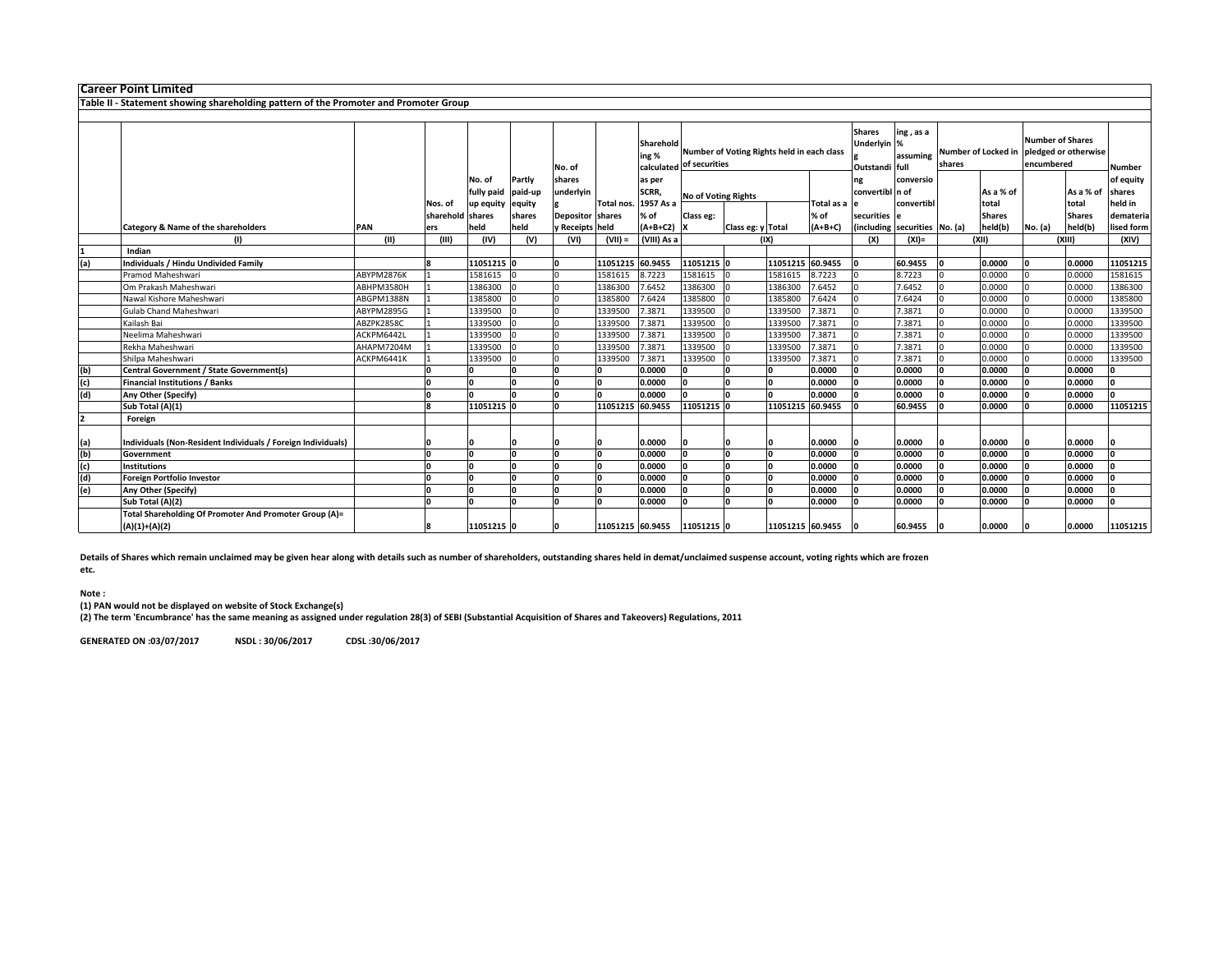|     | Career Point Limited                                                                   |            |                             |                      |                   |                     |                      |                                                |                                            |                   |                 |                           |                                                                         |                               |                               |                        |                                                                  |                        |                     |
|-----|----------------------------------------------------------------------------------------|------------|-----------------------------|----------------------|-------------------|---------------------|----------------------|------------------------------------------------|--------------------------------------------|-------------------|-----------------|---------------------------|-------------------------------------------------------------------------|-------------------------------|-------------------------------|------------------------|------------------------------------------------------------------|------------------------|---------------------|
|     | Table III - Statement showing shareholding pattern of the Public shareholder           |            |                             |                      |                   |                     |                      |                                                |                                            |                   |                 |                           |                                                                         |                               |                               |                        |                                                                  |                        |                     |
|     |                                                                                        |            |                             |                      |                   |                     |                      |                                                |                                            |                   |                 |                           |                                                                         |                               |                               |                        |                                                                  |                        |                     |
|     |                                                                                        |            |                             |                      |                   | No. of              |                      | Sharehold<br>ing %<br>calculated of securities | Number of Voting Rights held in each class |                   |                 |                           | <b>Shares</b><br>ing, as a<br>Underlyin %<br>assuming<br>Outstandi full |                               | Number of Locked in<br>shares |                        | <b>Number of Shares</b><br>pledged or<br>otherwise<br>encumbered |                        | Number<br>of equity |
|     |                                                                                        |            |                             | No. of<br>fully paid | Partly<br>paid-up | shares<br>underlyin |                      | as per<br>SCRR,                                | No of Voting Rights                        |                   |                 |                           | ng<br>convertibl n of                                                   | conversio                     |                               | As a % of              |                                                                  | As a % of              | shares<br>held in   |
|     |                                                                                        |            | Nos. of<br>sharehold shares | up equity            | equity<br>shares  | <b>Depositor</b>    | Total nos.<br>shares | 1957 As a<br>% of                              | Class eg:                                  |                   |                 | <b>Fotal as a</b><br>% of | securities                                                              | convertib                     |                               | total<br><b>Shares</b> |                                                                  | total<br><b>Shares</b> | demateri<br>alised  |
|     | Category & Name of the shareholders                                                    | PAN        | ers                         | held                 | held              | y Receipts          | held                 | $(A+B+C2)$                                     |                                            | Class eg: y Total |                 | $(A+B+C)$                 |                                                                         | (including securities No. (a) |                               | held(b)                | No. (a)                                                          | held(b)                | form                |
|     | (1)                                                                                    | (II)       | (III)                       | (IV)                 | (V)               | (VI)                | $(VII) =$            | (VIII) As a                                    |                                            |                   | (IX)            |                           | (X)                                                                     | $(XI) =$                      |                               | (XII)                  |                                                                  | (XIII)                 | (XIV)               |
|     | Institutions                                                                           |            |                             |                      |                   |                     |                      |                                                |                                            |                   |                 |                           |                                                                         |                               |                               |                        |                                                                  |                        |                     |
| (a) | <b>Mutual Fund</b>                                                                     |            |                             | 339081               |                   | ln.                 | 339081               | 1.8700                                         | 339081                                     | O                 | 339081          | 1.8700                    | I٥                                                                      | 1.8700                        |                               | 0.0000                 | <b>NA</b>                                                        | <b>NA</b>              | 339081              |
|     | Dsp Blackrock Micro Cap Fund                                                           | AAAJD0430B |                             | 339081               |                   |                     | 339081               | 1.8700                                         | 339081                                     |                   | 39081           | L.8700                    |                                                                         | 1.8700                        |                               | 0.0000                 | <b>NA</b>                                                        | NA                     | 339081              |
| (b) | <b>Venture Capital Funds</b>                                                           |            |                             | n                    |                   | I٥                  |                      | 0.0000                                         |                                            |                   |                 | 0.0000                    | 'n                                                                      | 0.0000                        |                               | 0.0000                 | <b>NA</b>                                                        | <b>NA</b>              |                     |
| (c) | <b>Alternate Investment Funds</b>                                                      |            |                             | I۵                   |                   | I٥                  |                      | 0.0000                                         |                                            |                   |                 | 0.0000                    |                                                                         | 0.0000                        |                               | 0.0000                 | <b>NA</b>                                                        | <b>NA</b>              |                     |
| (d) | <b>Foreign Venture Capital Investors</b>                                               |            |                             | O                    | U                 | I٥                  |                      | 0.0000                                         |                                            | <b>n</b>          |                 | 0.0000                    |                                                                         | 0.0000                        | O                             | 0.0000                 | <b>NA</b>                                                        | <b>NA</b>              | n                   |
| (e) | <b>Foreign Portfolio Investor</b>                                                      |            |                             | 1812141              |                   | I٥                  | 1812141              | 9.9936                                         | 1812141                                    |                   | 1812141         | 9.9936                    |                                                                         | 9.9936                        |                               | 0.0000                 | <b>NA</b>                                                        | ΝA                     | 1812141             |
|     | <b>Fidelity Asian Values Plc</b>                                                       | AAACF6980H |                             | 956645               |                   |                     | 956645               | 5.2757                                         | 956645                                     |                   | 956645          | .2757                     |                                                                         | 5.2757                        |                               | 0.0000                 | NA                                                               | NA                     | 956645              |
|     | Fidelity Funds - Asian Smaller Companies Pool                                          | AACCF3258J |                             | 854835               |                   | lo                  | 854835               | 4.7143                                         | 854835                                     |                   | 854835          | 4.7143                    |                                                                         | 4.7143                        |                               | 0.0000                 | <b>NA</b>                                                        | ΝA                     | 854835              |
| (f) | <b>Financial Institutions / Banks</b>                                                  |            |                             | 11653                |                   | I٥                  | 11653                | 0.0643                                         | 11653                                      | U                 | 11653           | 0.0643                    | I۵                                                                      | 0.0643                        | O                             | 0.0000                 | <b>NA</b>                                                        | <b>NA</b>              | 11653               |
| (g) | <b>Insurance Companies</b>                                                             |            |                             | n                    |                   | lo                  |                      | 0.0000                                         |                                            |                   |                 | 0.0000                    | I٥                                                                      | 0.0000                        |                               | 0.0000                 | <b>NA</b>                                                        | NA                     |                     |
| (h) | <b>Provident Funds/ Pension Funds</b>                                                  |            |                             | I۵                   |                   | I٥                  |                      | 0.0000                                         |                                            |                   |                 | 0.0000                    |                                                                         | 0.0000                        |                               | 0.0000                 | <b>NA</b>                                                        | <b>NA</b>              |                     |
| (i) | Any Other (Specify)                                                                    |            |                             | 'n                   |                   | I٥                  |                      | 0.0000                                         |                                            | <b>n</b>          |                 | 0.0000                    | I٥                                                                      | 0.0000                        | O                             | 0.0000                 | <b>NA</b>                                                        | <b>NA</b>              | n                   |
|     | Sub Total (B)(1)                                                                       |            |                             | 2162875              |                   | O                   | 2162875              | 11.9279                                        | 2162875                                    | I۵                | 2162875         | 11.9279                   |                                                                         | 11.9279                       |                               | 0.0000                 | <b>NA</b>                                                        | <b>NA</b>              | 2162875             |
|     | Central Government/ State Government(s)/                                               |            |                             |                      |                   |                     |                      |                                                |                                            |                   |                 |                           |                                                                         |                               |                               |                        |                                                                  |                        |                     |
| l2  | <b>President of India</b>                                                              |            |                             |                      |                   |                     |                      |                                                |                                            |                   |                 |                           |                                                                         |                               |                               |                        |                                                                  |                        |                     |
|     | Sub Total (B)(2)                                                                       |            |                             | I۵                   |                   | I٥                  |                      | 0.0000                                         |                                            | U                 |                 | 0.0000                    |                                                                         | 0.0000                        | I∩                            | 0.0000                 | <b>NA</b>                                                        | <b>NA</b>              | n                   |
|     | <b>Non-Institutions</b>                                                                |            |                             |                      |                   |                     |                      |                                                |                                            |                   |                 |                           |                                                                         |                               |                               |                        |                                                                  |                        |                     |
| (a) | <b>Individuals</b>                                                                     |            |                             | I۵                   |                   |                     |                      |                                                |                                            |                   |                 |                           |                                                                         |                               |                               |                        | <b>NA</b>                                                        | <b>NA</b>              |                     |
|     | i. Individual shareholders holding nominal<br>share capital up to Rs. 2 lakhs.         |            | 12215                       | 2094394              |                   |                     | 2094394              | 11.5502                                        | 2094394                                    |                   | 2094394         | 11.5502                   | ١o                                                                      | 11.5502                       |                               | 0.0000                 | <b>NA</b>                                                        | <b>NA</b>              | 2094393             |
|     | ii. Individual shareholders holding nominal<br>share capital in excess of Rs. 2 lakhs. |            | 11                          | 655826               |                   |                     | 655826               | 3.6168                                         | 655826                                     |                   | 655826          | 3.6168                    | ١o                                                                      | 3.6168                        |                               | 0.0000                 | <b>NA</b>                                                        | <b>NA</b>              | 655826              |
|     | Akash Bhanshali                                                                        | AADPB5433H |                             | 334265               |                   |                     | 334265               | 1.8434                                         | 334265                                     |                   | 334265          | 1.8434                    | <b>n</b>                                                                | 1.8434                        |                               | 0.0000                 | <b>NA</b>                                                        | NA                     | 334265              |
| (b) | <b>NBFCs registered with RBI</b>                                                       |            |                             | O                    |                   | I٥                  |                      | 0.0000                                         |                                            | 0                 |                 | 0.0000                    |                                                                         | 0.0000                        | I٥                            | 0.0000                 | <b>NA</b>                                                        | <b>NA</b>              | O                   |
| (c) | <b>Employee Trusts</b>                                                                 |            |                             | I۵                   |                   |                     |                      | 0.0000                                         |                                            |                   |                 | 0.0000                    |                                                                         | 0.0000                        |                               | 0.0000                 | <b>NA</b>                                                        | <b>NA</b>              | n                   |
|     | <b>Overseas Depositories(holding DRs) (balancing</b>                                   |            |                             |                      |                   |                     |                      |                                                |                                            |                   |                 |                           |                                                                         |                               |                               |                        |                                                                  |                        |                     |
| (d) | figure)                                                                                |            |                             |                      |                   |                     |                      | 0.0000                                         |                                            |                   |                 | 0.0000                    |                                                                         | 0.0000                        |                               | 0.0000                 | ΝA                                                               | ΝA                     |                     |
| (e) | Any Other (Specify)                                                                    |            | 1086                        | 2168629              |                   | O                   | 2168629              | 11.9596                                        | 2168629                                    |                   | 2168629         | 11.9596                   |                                                                         | 11.9596                       |                               | 0.0000                 | <b>NA</b>                                                        | <b>NA</b>              | 2168629             |
|     | <b>Trusts</b>                                                                          |            |                             | 20                   |                   |                     | 20                   | 0.0001                                         | 20                                         |                   | 20              | 0.0001                    |                                                                         | 0.0001                        |                               | 0.0000                 | <b>NA</b>                                                        | <b>ΝΑ</b>              | 20                  |
|     | <b>Hindu Undivided Family</b>                                                          |            | 600                         | 111341               |                   | O                   | 111341               | 0.6140                                         | 111341                                     | O                 | 111341          | 0.6140                    | I٥                                                                      | 0.6140                        | I٥                            | 0.0000                 | <b>NA</b>                                                        | <b>NA</b>              | 111341              |
|     | Non Resident Indians (Non Repat)                                                       |            | 62                          | 43496                |                   | I٥                  | 43496                | 0.2399                                         | 43496                                      | O                 | 43496           | 0.2399                    | 'n                                                                      | 0.2399                        | O                             | 0.0000                 | <b>NA</b>                                                        | <b>NA</b>              | 43496               |
|     | <b>Non Resident Indians (Repat)</b>                                                    |            | 126                         | 196717               |                   | lo                  | 196717               | 1.0849                                         | 196717                                     |                   | 196717          | 1.0849                    |                                                                         | 1.0849                        |                               | 0.0000                 | <b>NA</b>                                                        | NA                     | 196717              |
|     | <b>Clearing Member</b>                                                                 |            | 107                         | 122880               |                   | lo                  | 122880               | 0.6777                                         | 122880                                     |                   | 122880          | 0.6777                    | I۵                                                                      | 0.6777                        |                               | 0.0000                 | <b>NA</b>                                                        | <b>NA</b>              | 122880              |
|     | <b>Bodies Corporate</b>                                                                |            | 190                         | 1694175              |                   | I٥                  | 1694175              | 9.3431                                         | 1694175                                    | I٥                | 1694175         | 9.3431                    | I٥                                                                      | 9.3431                        | O                             | 0.0000                 | <b>NA</b>                                                        | <b>NA</b>              | 1694175             |
|     | Rajasthan Global Securities Private Limited                                            | AAACR4122R |                             | 565000               |                   |                     | 565000               | 3.1159                                         | 565000                                     |                   | 565000          | 3.1159                    |                                                                         | 3.1159                        |                               | 0.0000                 | <b>NA</b>                                                        | NΑ                     | 565000              |
|     | Nadathur Estates Private Limited                                                       | AARFA2651E |                             | 341713               |                   |                     | 341713               | 1.8845                                         | 341713                                     |                   | 341713          | 1.8845                    |                                                                         | 1.8845                        |                               | 0.0000                 | NA.                                                              | <b>NA</b>              | 341713              |
|     | Rajasthan Global Securities Private Limited                                            | AAACR4122R |                             | 235343               |                   |                     | 235343               | 1.2979                                         | 235343                                     |                   | 235343          | .2979                     |                                                                         | 1.2979                        |                               | 0.0000                 | <b>NA</b>                                                        | NA                     | 235343              |
|     | Sub Total (B)(3)                                                                       |            | 13312                       | 4918849              |                   | I٥                  | 4918849              | 27.1266                                        | 4918849                                    |                   | 4918849         | 27.1266                   |                                                                         | 27.1266                       |                               | 0.0000                 | ΝA                                                               | <b>NA</b>              | 4918848             |
|     | <b>Total Public Shareholding (B)=</b><br>$(B)(1)+(B)(2)+(B)(3)$                        |            | 13319                       | 7081724              |                   | O                   | 7081724              | 39.0545                                        | 7081724                                    |                   | 7081724 39.0545 |                           | I٥                                                                      | 39.0545                       |                               | 0.0000                 | <b>NA</b>                                                        | <b>NA</b>              | 7081723             |
|     |                                                                                        |            |                             |                      |                   |                     |                      |                                                |                                            |                   |                 |                           |                                                                         |                               |                               |                        |                                                                  |                        |                     |

Details of the shareholders acting as persons in Concert including their Shareholding (No. and %):

No. of shareholdersNo. of Shares

Details of Shares which remain unclaimed may be given hear along with details such as number of shareholders, outstanding shares held in demat/unclaimed suspense account, voting rights which are frozen etc.

Note :

(1) PAN would not be displayed on website of Stock Exchange(s).

(2) The above format needs to disclose name of all holders holding more than 1% of total number of shares

(3) W.r.t. the information pertaining to Depository Receipts, the same may be disclosed in the respective columns to the extent information available and the balance to be disclosed as held by custodian.